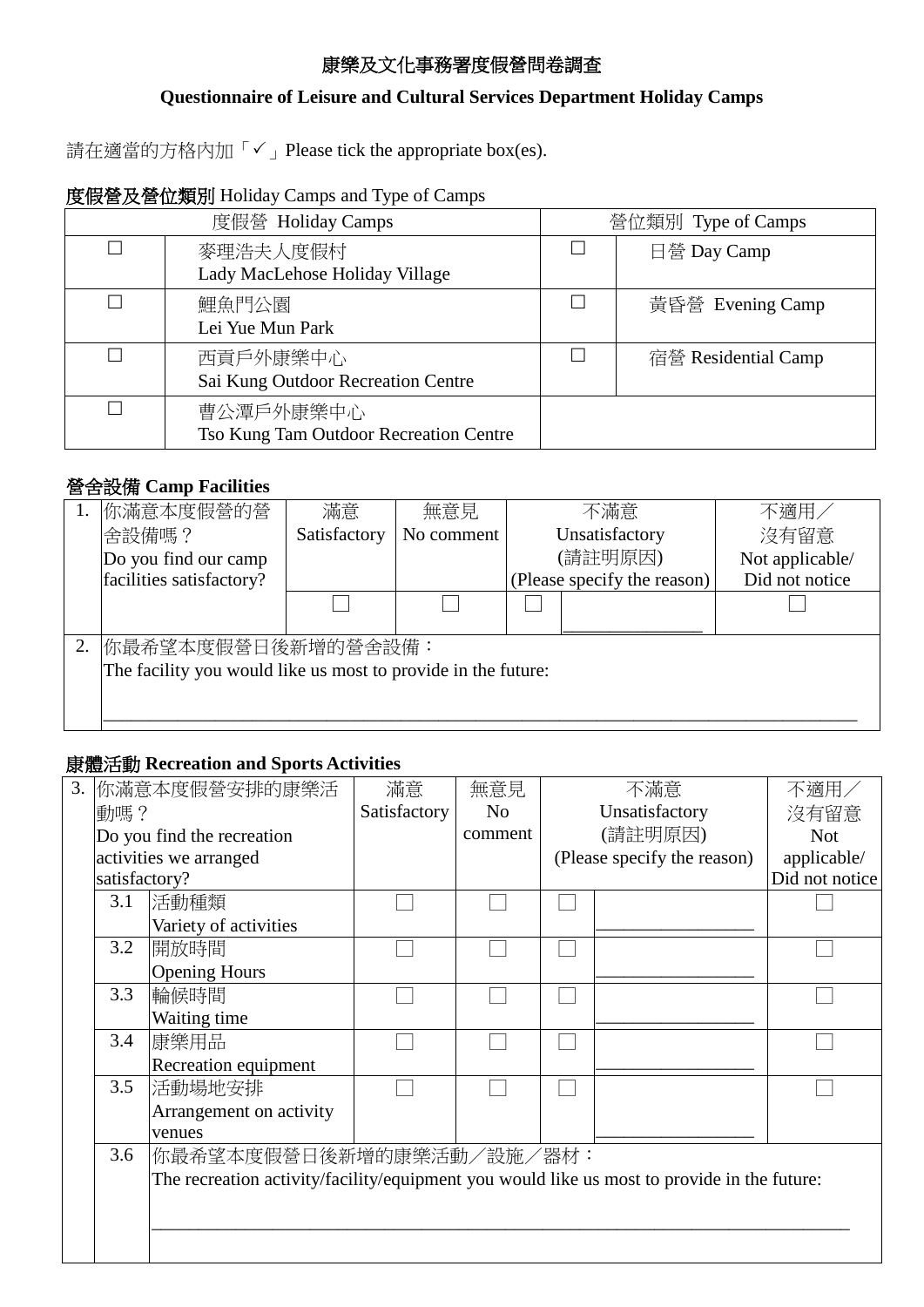## 膳食服務 **Catering Services**

| 4. |     | 你滿意本度假營餐飲服務外判商                                                                                   | 滿意           | 無意見            | 不滿意                         | 不適用/        |
|----|-----|--------------------------------------------------------------------------------------------------|--------------|----------------|-----------------------------|-------------|
|    |     | 的膳食質素嗎?                                                                                          | Satisfactory | N <sub>0</sub> | Unsatisfactory              | 沒有使用        |
|    |     | Do you find the quality of catering                                                              |              | comment        | (請註明原因)                     |             |
|    |     | services provided by the contractor                                                              |              |                | (Please specify the reason) | applicable/ |
|    |     | satisfactory?                                                                                    |              |                |                             | Did not     |
|    |     |                                                                                                  |              |                |                             | use         |
|    | 4.1 | 早餐                                                                                               |              |                |                             |             |
|    |     | <b>Breakfast</b>                                                                                 |              |                |                             |             |
|    | 4.2 | 午餐                                                                                               |              |                |                             |             |
|    |     | Lunch                                                                                            |              |                |                             |             |
|    | 4.3 | 晚餐                                                                                               |              |                |                             |             |
|    |     | Dinner                                                                                           |              |                |                             |             |
|    | 4.4 | 宵夜                                                                                               |              |                |                             |             |
|    |     | Mid-night snack                                                                                  |              |                |                             |             |
|    | 4.5 | 燒烤                                                                                               |              |                |                             |             |
|    |     | Barbecue pack                                                                                    |              |                |                             |             |
|    | 4.6 | 特別小菜                                                                                             |              |                |                             |             |
|    |     | Special dishes                                                                                   |              |                |                             |             |
|    | 4.7 | 小食部食物                                                                                            |              |                |                             |             |
|    |     | Snack of food court                                                                              |              |                |                             |             |
|    | 4.8 | 你最希望本度假營日後提供的特別膳食種類(例如:素食、兒童餐等):                                                                 |              |                |                             |             |
|    |     | The type of special meal (e.g. vegetarian food, children's meal, etc.) you would like us most to |              |                |                             |             |
|    |     | provide in the future:                                                                           |              |                |                             |             |
|    |     |                                                                                                  |              |                |                             |             |
|    |     |                                                                                                  |              |                |                             |             |
|    |     |                                                                                                  |              |                |                             |             |

### 員工服務態度 **Staff's Service Attitude**

| 5. |     | 你滿意本度假營員工的服務態度                      | 滿意           | 無意見            | 不滿意                 | 不適用/            |
|----|-----|-------------------------------------|--------------|----------------|---------------------|-----------------|
|    |     |                                     |              |                |                     |                 |
|    | 嗎?  |                                     | Satisfactory | N <sub>o</sub> | Unsatisfactory      | 沒有留意            |
|    |     | Do you find the service attitude of |              | comment        | (請註明原因)             | Not applicable/ |
|    |     | our staff satisfactory?             |              |                | (Please specify the | Did not notice  |
|    |     |                                     |              |                | reason)             |                 |
|    | 5.1 | 訂場處員工                               |              |                |                     |                 |
|    |     | Staff of booking office             |              |                |                     |                 |
|    | 5.2 | 節目組員工                               |              |                |                     |                 |
|    |     | Programme staff                     |              |                |                     |                 |
|    | 5.3 | 營務導師                                |              |                |                     |                 |
|    |     | Camp counsellors                    |              |                |                     |                 |
|    | 5.4 | 教練                                  |              |                |                     |                 |
|    |     | <b>Instructors</b>                  |              |                |                     |                 |
|    | 5.5 | 救生員                                 |              |                |                     |                 |
|    |     | Lifeguards                          |              |                |                     |                 |
|    | 5.6 | 清潔員工                                |              |                |                     |                 |
|    |     | Cleansing staff                     |              |                |                     |                 |
|    | 5.7 | 護衛員                                 |              |                |                     |                 |
|    |     | Security guards                     |              |                |                     |                 |
|    | 5.8 | 餐廳員工                                |              |                |                     |                 |
|    |     | <b>Restaurant staff</b>             |              |                |                     |                 |
|    | 5.9 | 車長                                  |              |                |                     |                 |
|    |     | Driver                              |              |                |                     |                 |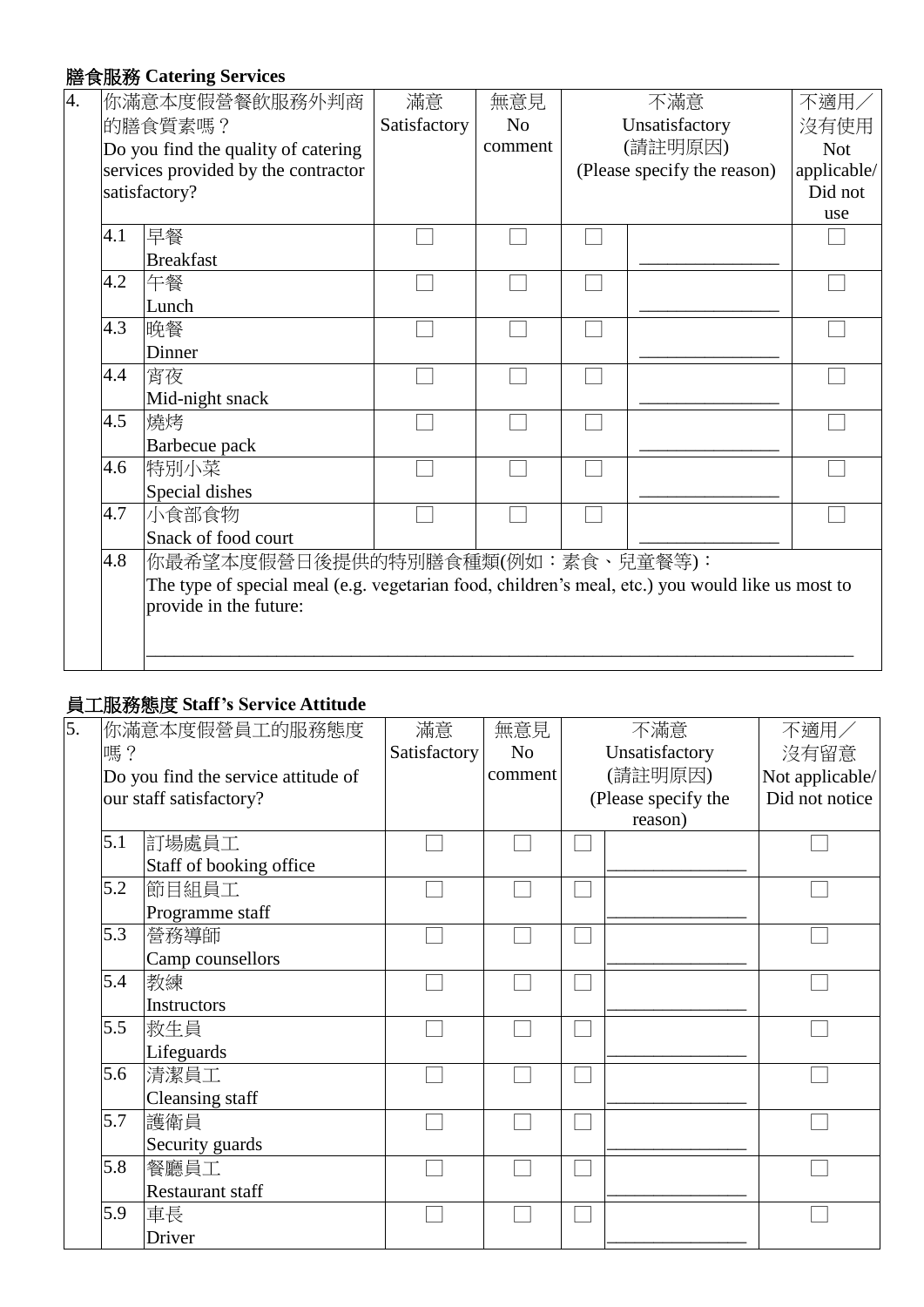# 清潔服務 **Cleansing Services**

| 6. |     | 你滿意下列設施的清潔情況                       | 滿意           | 無意見     | 不滿意                         | 不適用/            |
|----|-----|------------------------------------|--------------|---------|-----------------------------|-----------------|
|    | 嗎?  |                                    | Satisfactory | No      | Unsatisfactory              | 沒有使用            |
|    |     | Do you find the cleanliness of the |              | comment | (請註明原因)                     | Not applicable/ |
|    |     | following facilities satisfactory? |              |         | (Please specify the reason) | Did not use     |
|    | 6.1 | 活動場地                               |              |         |                             |                 |
|    |     | <b>Activity venues</b>             |              |         |                             |                 |
|    | 6.2 | 休憩場所                               |              |         |                             |                 |
|    |     | Sitting out area                   |              |         |                             |                 |
|    | 6.3 | 大堂                                 |              |         |                             |                 |
|    |     | Lobby                              |              |         |                             |                 |
|    | 6.4 | 餐廳                                 |              |         |                             |                 |
|    |     | Restaurant                         |              |         |                             |                 |
|    | 6.5 | 營舍                                 |              |         |                             |                 |
|    |     | Dormitories                        |              |         |                             |                 |
|    | 6.6 | 公共洗手間及浴室                           |              |         |                             |                 |
|    |     | Public toilets and                 |              |         |                             |                 |
|    |     | bathrooms                          |              |         |                             |                 |

# 整體意見 **Overall Comment**

| 7.  | 整體而言,你滿意本度假營的設                    | 滿意           | 無意見        | 不滿意                         |
|-----|-----------------------------------|--------------|------------|-----------------------------|
|     | 施嗎?                               | Satisfactory | No comment | Unsatisfactory              |
|     | Overall, do you find our camp     |              |            | (請註明原因)                     |
|     | facilities satisfactory?          |              |            | (Please specify the reason) |
|     |                                   |              |            |                             |
|     |                                   |              |            |                             |
|     |                                   |              |            |                             |
| 8.  | 整體而言,你滿意本度假營所提                    | 滿意           | 無意見        | 不滿意                         |
|     | 供的服務嗎?                            | Satisfactory | No comment | Unsatisfactory              |
|     | Overall, do you find the services |              |            | (請註明原因)                     |
|     | we provide satisfactory?          |              |            | (Please specify the reason) |
|     |                                   |              |            |                             |
|     |                                   |              |            |                             |
|     |                                   |              |            |                             |
| 9.  | 你會否再到本度假營?                        |              | 會 Yes      | 否 No                        |
|     | Will you visit this Camp again?   |              |            | (請註明原因)                     |
|     |                                   |              |            | (Please specify the reason) |
|     |                                   |              |            |                             |
|     |                                   |              |            |                             |
|     |                                   |              |            |                             |
| 10. | 其他意見/建議:                          |              |            |                             |
|     | Other Suggestions/Comments:       |              |            |                             |
|     |                                   |              |            |                             |

## 其他 **Others**

11. 營友數目(包括申請人) Numbers of Campers (including the applicant)

|                             | $\frac{1}{1!}$ $\frac{1}{1!}$ $\frac{1}{1!}$ $\frac{1}{1!}$ $\frac{1}{1!}$ $\frac{1}{1!}$ $\frac{1}{1!}$ $\frac{1}{1!}$ $\frac{1}{1!}$ $\frac{1}{1!}$ $\frac{1}{1!}$ $\frac{1}{1!}$ $\frac{1}{1!}$ $\frac{1}{1!}$ $\frac{1}{1!}$ $\frac{1}{1!}$ $\frac{1}{1!}$ $\frac{1}{1!}$ |  |  |  |  |  |
|-----------------------------|-------------------------------------------------------------------------------------------------------------------------------------------------------------------------------------------------------------------------------------------------------------------------------|--|--|--|--|--|
| 香港居民                        | 非香港居民(請註明: 定居國家/地區)                                                                                                                                                                                                                                                           |  |  |  |  |  |
| Nos. of Hong Kong Residents | Nos. of non-Hong Kong Residents                                                                                                                                                                                                                                               |  |  |  |  |  |
|                             | (Please specify: Country / Territory of Domicile)                                                                                                                                                                                                                             |  |  |  |  |  |
|                             |                                                                                                                                                                                                                                                                               |  |  |  |  |  |
|                             |                                                                                                                                                                                                                                                                               |  |  |  |  |  |
|                             |                                                                                                                                                                                                                                                                               |  |  |  |  |  |
|                             |                                                                                                                                                                                                                                                                               |  |  |  |  |  |